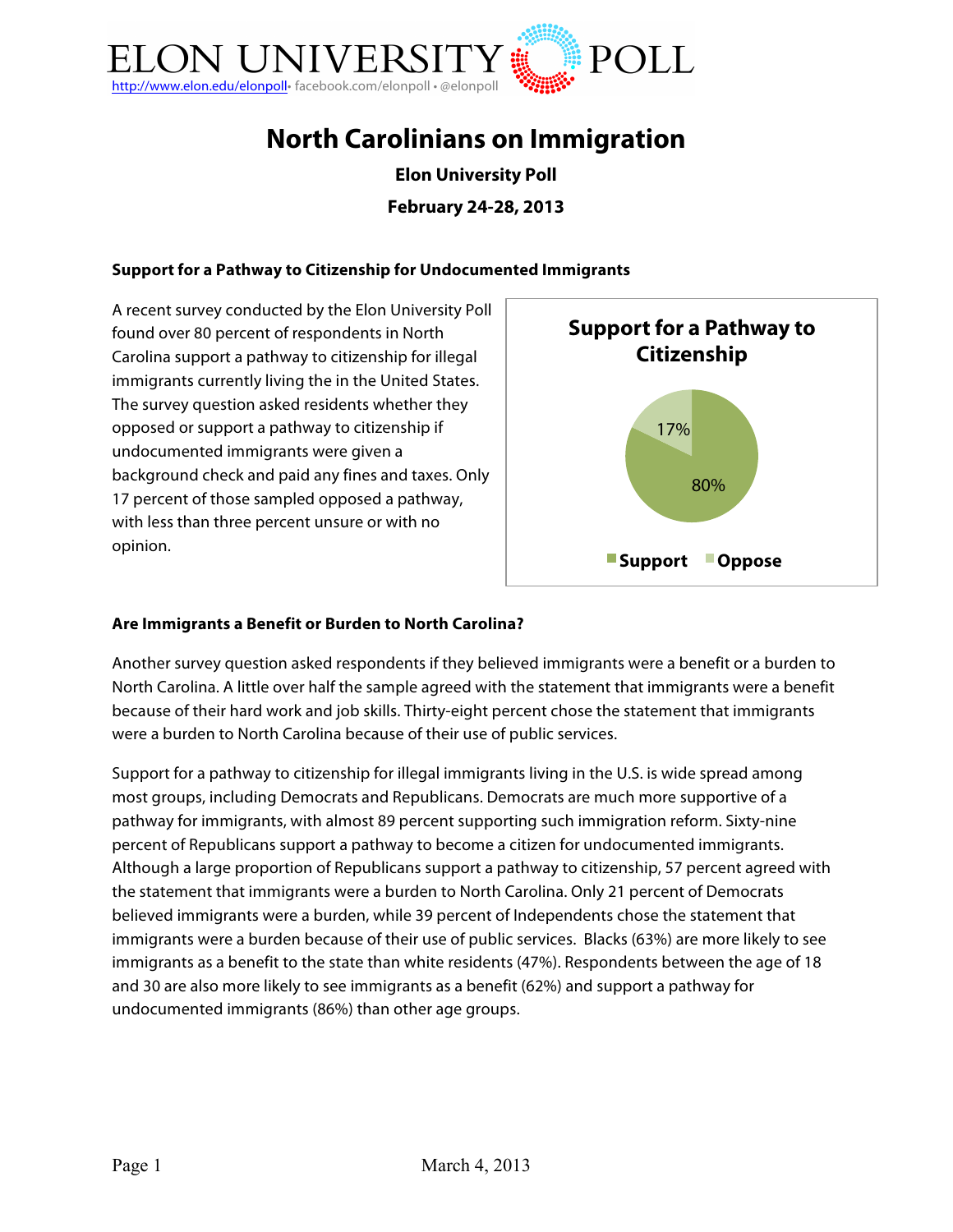

**Now moving to the issue of immigration…..Please indicate which statement comes closest to your own view, even if neither is exactly right. 1) Immigrants today are a benefit to North Carolina because of their hard work and job skills or 2) Immigrants today are a burden to North Carolina because they use public services. [1 & 2 are rotated]**

| No. | $O_{\mathbf{a}}$ |
|-----|------------------|
|     |                  |
|     |                  |
|     |                  |
|     |                  |

**Would you support or oppose a program that provided [undocumented/illegal] immigrants living in the United States a pathway to become citizens if they meet certain requirements such as a background check and paying any fines and taxes?**

| No. |  |
|-----|--|
|     |  |
|     |  |
|     |  |
|     |  |

## **Table 1: Party ID and Immigration Opinion**

|                             | Benefit | <b>Burden</b> | Don't Know | Total |
|-----------------------------|---------|---------------|------------|-------|
|                             | $\%$    | $\%$          | $\%$       | $\%$  |
| <b>Democrats</b>            | 68      | 21            | 11         | 100   |
| <b>Independents</b>         | 50      | 39            |            | 100   |
| <b>Republicans</b>          | 33      | 57            | 10         | 100   |
| <b>Don't Know / Refused</b> | 50      | 33            | 17         | 100   |
| <b>Total</b>                | 51      | 38            |            | 100   |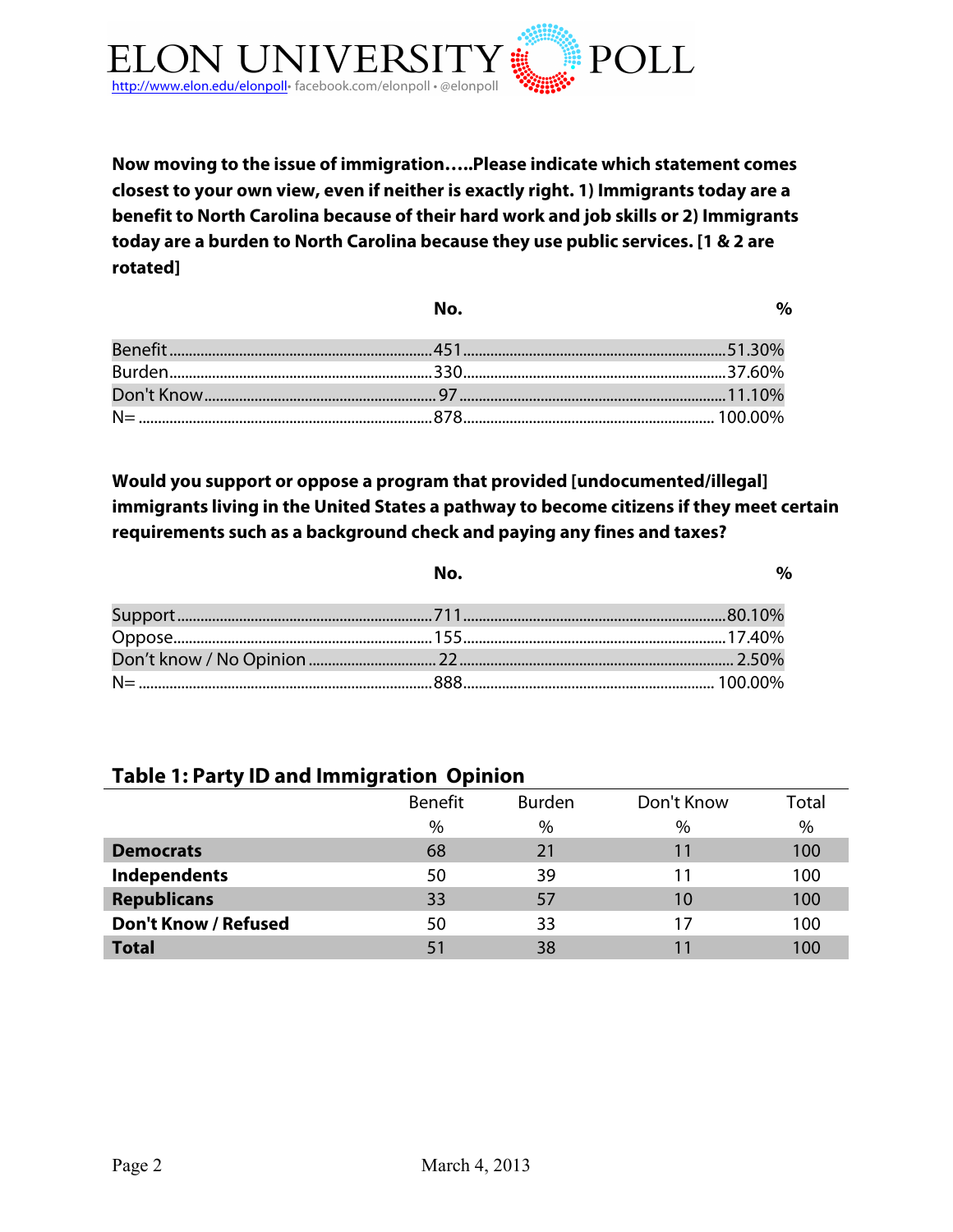

## **Table 2: Gender and Immigration Opinion**

|               | Benefit | <b>Burden</b> | Don't Know | Total |
|---------------|---------|---------------|------------|-------|
|               | %       | %             | %          | %     |
| <b>Male</b>   | 52      | 37            |            | 100   |
| <b>Female</b> |         | 38            |            | 100   |
| <b>Total</b>  |         | 38            |            | 100   |

### **Table 3: Age and Immigration Opinion**

|              | Benefit | <b>Burden</b> | Don't Know | Total |
|--------------|---------|---------------|------------|-------|
|              | %       | %             | %          | $\%$  |
| 18-30        | 62      | 32            | 6          | 100   |
| 31-40        | 55      | 33            | 12         | 100   |
| 41-50        | 48      | 41            | 11         | 100   |
| $51 - 65$    | 45      | 42            | 13         | 100   |
| $65+$        | 45      | 39            | 16         | 100   |
| <b>Total</b> | 52      | 37            | 11         | 100   |

## **Table 4: Race and Immigration Opinion**

|              | _       |        |            |       |
|--------------|---------|--------|------------|-------|
|              | Benefit | Burden | Don't Know | Total |
|              | %       | %      | %          | %     |
| <b>White</b> | 47      | 43     | 11         | 100   |
| <b>Black</b> | 63      | 23     | 14         | 100   |
| <b>Other</b> | 65      | 27     | 9          | 100   |
| <b>Total</b> |         | 38     |            | 100   |

## **Table 5: Income and Immigration Opinion**

|                           | <b>Benefit</b> | <b>Burden</b> | Don't Know | Total |
|---------------------------|----------------|---------------|------------|-------|
|                           | $\%$           | $\%$          | $\%$       | $\%$  |
| <b>Less than \$25,000</b> | 51             | 36            | 13         | 100   |
| \$25,000 to \$50,000      | 46             | 46            | 8          | 100   |
| \$50,000 to \$75,000      | 50             | 39            | 11         | 100   |
| More than \$75,000        | 57             | 33            | 11         | 100   |
| <b>Total</b>              |                | 38            | 10         | 100   |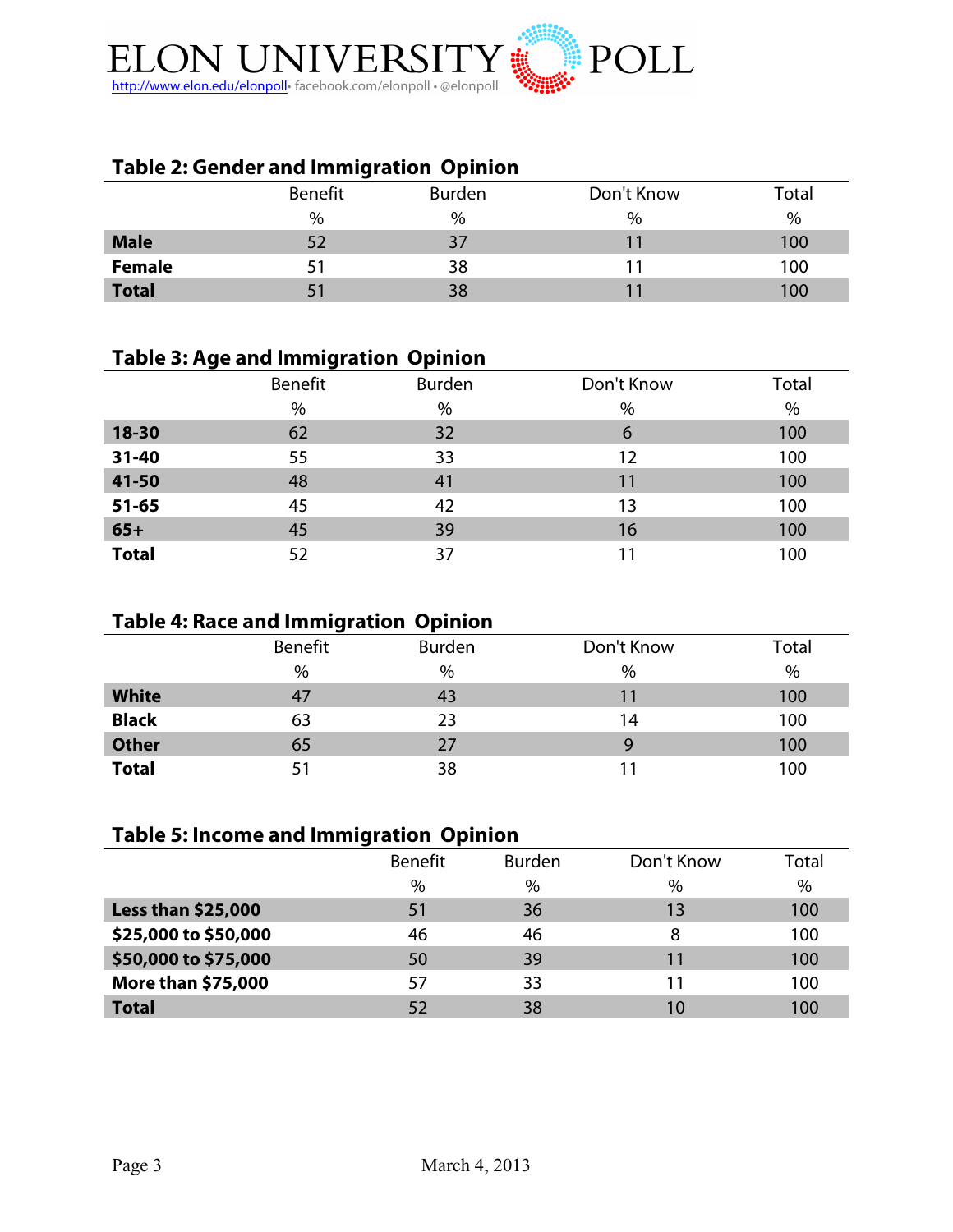

## **Table 6: Pathway to Immigration and Immigration Opinion**

|                         | <b>Benefit</b> | <b>Burden</b> | Don't Know | Total |
|-------------------------|----------------|---------------|------------|-------|
|                         | $\%$           | $\%$          | $\%$       | $\%$  |
| <b>Support</b>          | 57             | 32            | 11         | 100   |
| <b>Oppose</b>           | 27             | 66            |            | 100   |
| Don't know / No Opinion | 28             | 33            | 39         | 100   |
| <b>Total</b>            | 51             | 38            |            | 100   |

## **Table 7: Party ID and Pathway to Immigration**

|                             | Support | Oppose | Don't know / No Opinion | Total |
|-----------------------------|---------|--------|-------------------------|-------|
|                             | $\%$    | $\%$   | $\%$                    | $\%$  |
| <b>Democrats</b>            | 89      | q      |                         | 100   |
| Independents                | 81      |        |                         | 100   |
| <b>Republicans</b>          | 69      | 28     |                         | 100   |
| <b>Don't Know / Refused</b> | 80      | 17     | 4                       | 100   |
| <b>Total</b>                | 80      |        |                         | 100   |

## **Table 8: Gender and Pathway to Immigration**

|               | Support | Oppose        | Don't know / No Opinion | Total |
|---------------|---------|---------------|-------------------------|-------|
|               | $\%$    | $\frac{0}{0}$ | $\%$                    | $\%$  |
| <b>Male</b>   | 79      | 19            |                         | 100   |
| <b>Female</b> | 81      | 16            |                         | 100   |
| <b>Total</b>  | 80      |               |                         | 100   |

#### **Table 9: Age and Pathway to Immigration**

|              | Support | Oppose | Don't know / No Opinion | Total |
|--------------|---------|--------|-------------------------|-------|
|              | $\%$    | $\%$   | $\%$                    | $\%$  |
| 18-30        | 86      | 12     |                         | 100   |
| $31 - 40$    | 85      | 12     | 3                       | 100   |
| 41-50        | 75      | 24     |                         | 100   |
| $51 - 65$    | 84      | 14     |                         | 100   |
| $65+$        | 68      | 28     | 4                       | 100   |
| <b>Total</b> | 80      | 17     | 3                       | 100   |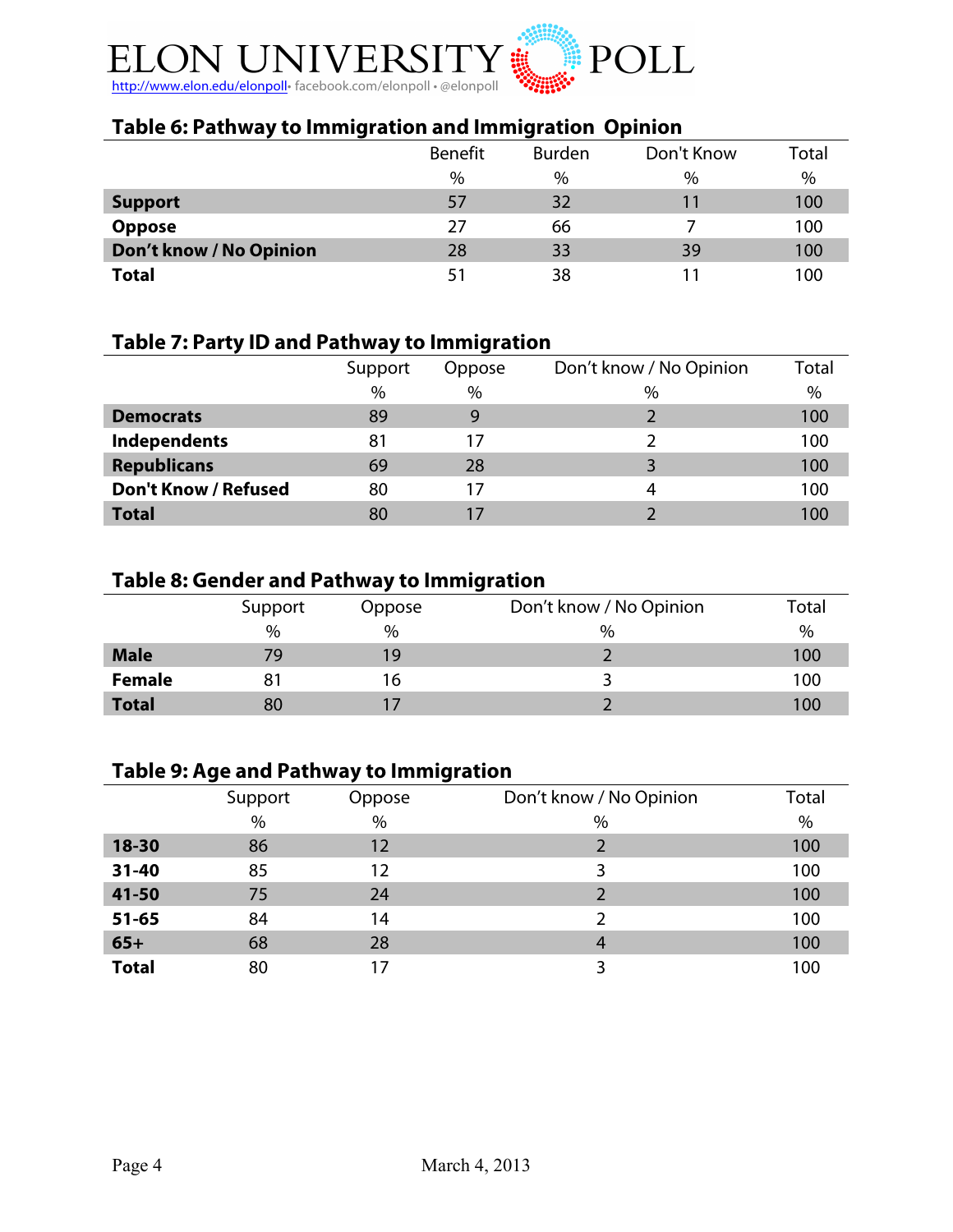

## **Table 10: Race and Pathway to Immigration**

|              | Support | Oppose | Don't know / No Opinion | Total |
|--------------|---------|--------|-------------------------|-------|
|              | $\%$    | %      | $\%$                    | $\%$  |
| <b>White</b> | 78      | 20     |                         | 100   |
| <b>Black</b> | 88      | 10     |                         | 100   |
| <b>Other</b> | 84      | 10     | 6                       | 100   |
| <b>Total</b> | 80      |        |                         | 100   |

## **Table 11: Income and Pathway to Immigration**

|                           | Support | Oppose | Don't know / No Opinion | <b>Total</b> |
|---------------------------|---------|--------|-------------------------|--------------|
|                           | $\%$    | $\%$   | $\%$                    | $\%$         |
| <b>Less than \$25,000</b> | 76      | 19     | 4                       | 100          |
| \$25,000 to \$50,000      | 84      | 15     |                         | 100          |
| \$50,000 to \$75,000      | 79      | 18     |                         | 100          |
| <b>More than \$75,000</b> | 83      | 16     |                         | 100          |
| <b>Total</b>              |         |        |                         | 100          |

### **Table 12: Immigration Opinion and Pathway to Immigration**

|                   | Support | Oppose | Don't know / No Opinion | Total |
|-------------------|---------|--------|-------------------------|-------|
|                   | $\%$    | $\%$   | $\%$                    | %     |
| <b>Benefit</b>    | 89      |        |                         | 100   |
| <b>Burden</b>     | 67      | 31     |                         | 100   |
| <b>Don't Know</b> | 80      |        | g                       | 100   |
| <b>Total</b>      | 80      |        |                         | 100   |
|                   |         |        |                         |       |